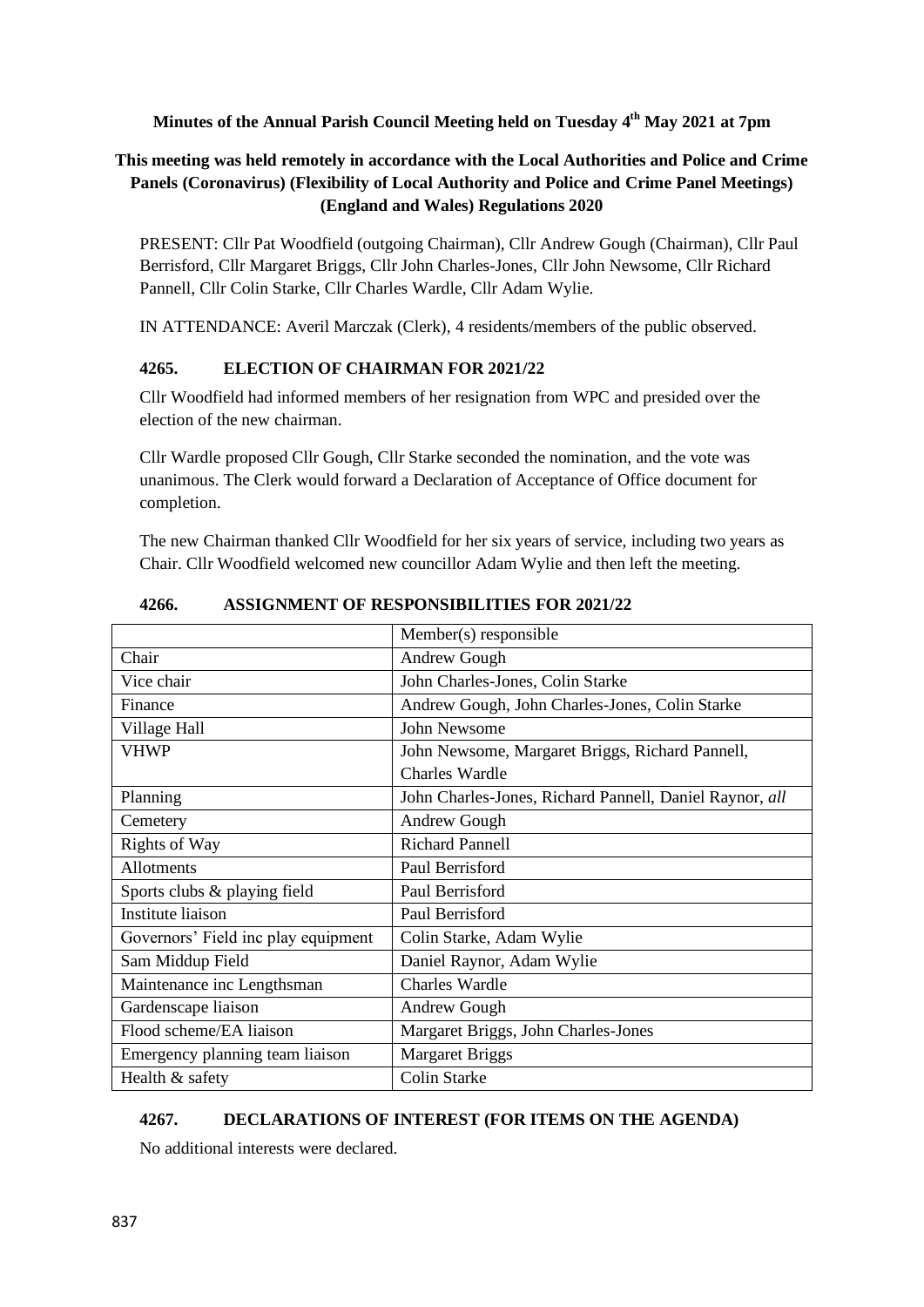## **4268. MINUTES OF THE PARISH COUNCIL**

The minutes of the meeting held on  $27<sup>th</sup>$  April were approved.

## **4269. REVIEW OF STANDING ORDERS**

It was agreed to adopt NALC's 2020 revisions to Model Standing Orders. It was agreed that the maximum meeting length should be reduced from 4 hours to 3 hours.

## **4270. SAM MIDDUP FIELD PERMISSIVE FOOTPATH**

Cllrs Woodfield and Charles-Jones had visited neighbours affected by the fencing works to discuss the issues and listen to their concerns. Cllr Woodfield had acknowledged the issues and concerns raised and had drafted new project management guidelines to ensure that the PC learnt from the issues raised. A few issues with the fence had been corrected. There remained a possibility that some plants had been damaged and it was agreed that, if needed, the PC would pay for replacement plants. Cllr Charles-Jones agreed to add a couple of additional fence posts to stop the fence rails from twisting further.

# **4271. PROPOSAL TO ADOPT NEW PROJECT MANAGEMENT GUIDELINES**

New project management guidelines drafted by Cllr Woodfield were considered, and it was agreed to adopt these with a minor modification.

## **4272. CEMETERY**

The Chairman and Clerk had met with a representative from A W Lymn to discuss a safety audit of memorials at the cemetery. A detailed proposal would be available for discussion at the next meeting.

#### **4273. VILLAGE HALL REFURBISHMENTS**

Cllr Wardle reported that new flooring would be put down in the entrance hall and disabled toilet at half term. The toilet walls had already been decorated, and a new disabled toilet and fold down changing table would be fitted. Preschool had identified some adaptations needed to improve access for all children following a Special Education Needs and Disabilities audit. Adaptations needed for their own toilets would be funded by the preschool (fitted by Cllr Wardle), but it was agreed that ramps at the fire exit door, from the main hall to the outside play area, should be fitted at WPC's expense.

#### **4274. FLOODING MATTERS UPDATE**

Cllr Charles-Jones reported that the EA's consultant had finished his report. The report was an EA internal document and was not at present available for public scrutiny. Cllr Charles-Jones reported that the scoring system to attract funding was weighted towards areas where a lot of properties flooded. Although the impact of the fear of flooding on mental health was now also factored in, Woodborough might find that the new scoring system did not attract additional funding to a level that would make a mitigation scheme a certainty rather than desirable. He nonetheless noted that the EA did want to take action, possibly in 2025/26. It was agreed to approach the EA to attend one of the next WPC meetings to report the consultant's findings. It was agreed that the PC must carefully consider the report and develop its response, and to manage expectations that this was not a Q&A meeting for the broader public.